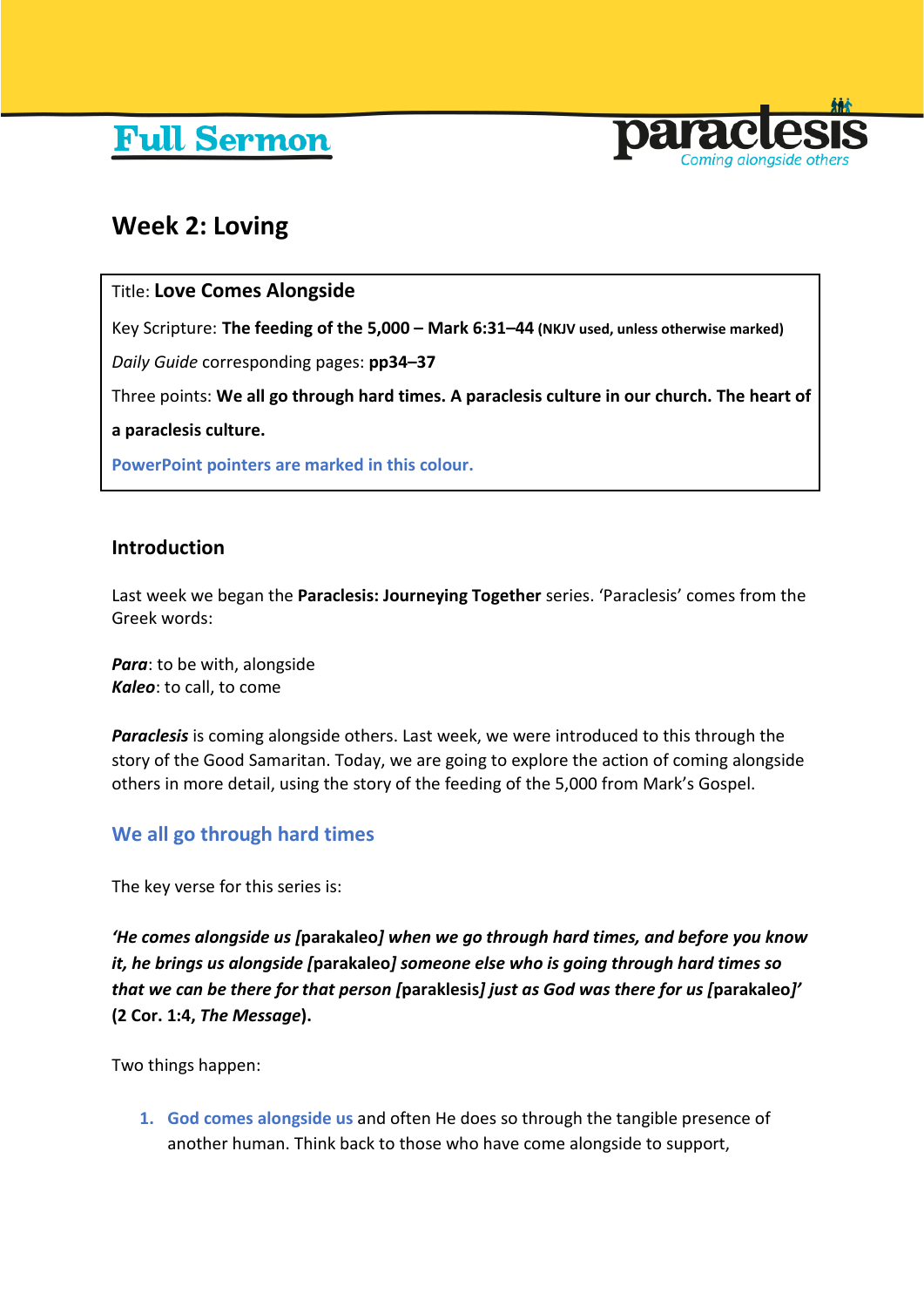encourage and help you in tough times. Aren't you thankful for them? They were part of God's plan for your life.

**2.** Having brought someone alongside us in hard times, **God brings us alongside someone else**. In other words, we then become His tangible presence in someone else's life.

# My (Trevor J. Partridge's) definition of paraclesis is: **'Just show up and be there for someone who is struggling.'**

Last week we asked the question 'Who Cares?' and we thought about establishing a core value of care. However, in order for the whole church to grow together, this core value needs to be translated into a core culture. So today we'll be exploring what a paraclesis culture of 'coming alongside others' might look like for us as a church.

# **A paraclesis culture in our church**

Someone once said that going to church can be a bit like riding in a bus. Everyone faces one direction, looking at the back of people's heads. Some look out the window, wondering if they'll come to their destination. There's one person up front, doing all the driving and collecting money. You can't wait for your stop so you can get off!

Cynical maybe, but is there a seed of truth here? What is the purpose of coming to church? To hear a sermon? Sing? Give tithes and offerings? Socialise? They're all a part of it but every Sunday is an opportunity to meet with God and meaningfully come alongside others.

The Church is called to be a paraclesis community.

**Hebrews 10:25** says: *'let us not give up meeting together. Some are in the habit of doing this. Instead, let us encourage [***parakaleo***] one another with words of hope. Let us do this even more as you see Christ's return approaching'* **(NIRV)**.

Sometimes, we can get so focused on vision and projects that we neglect people. Some had withdrawn, walked away, rejected and forsaken the church in this reading. The writer exhorts those who remain not to let more walk away – not to allow the church to suffer from 'front door, back door' syndrome (for more on this, see Tuesday, Week 2 in the *Daily Guide*).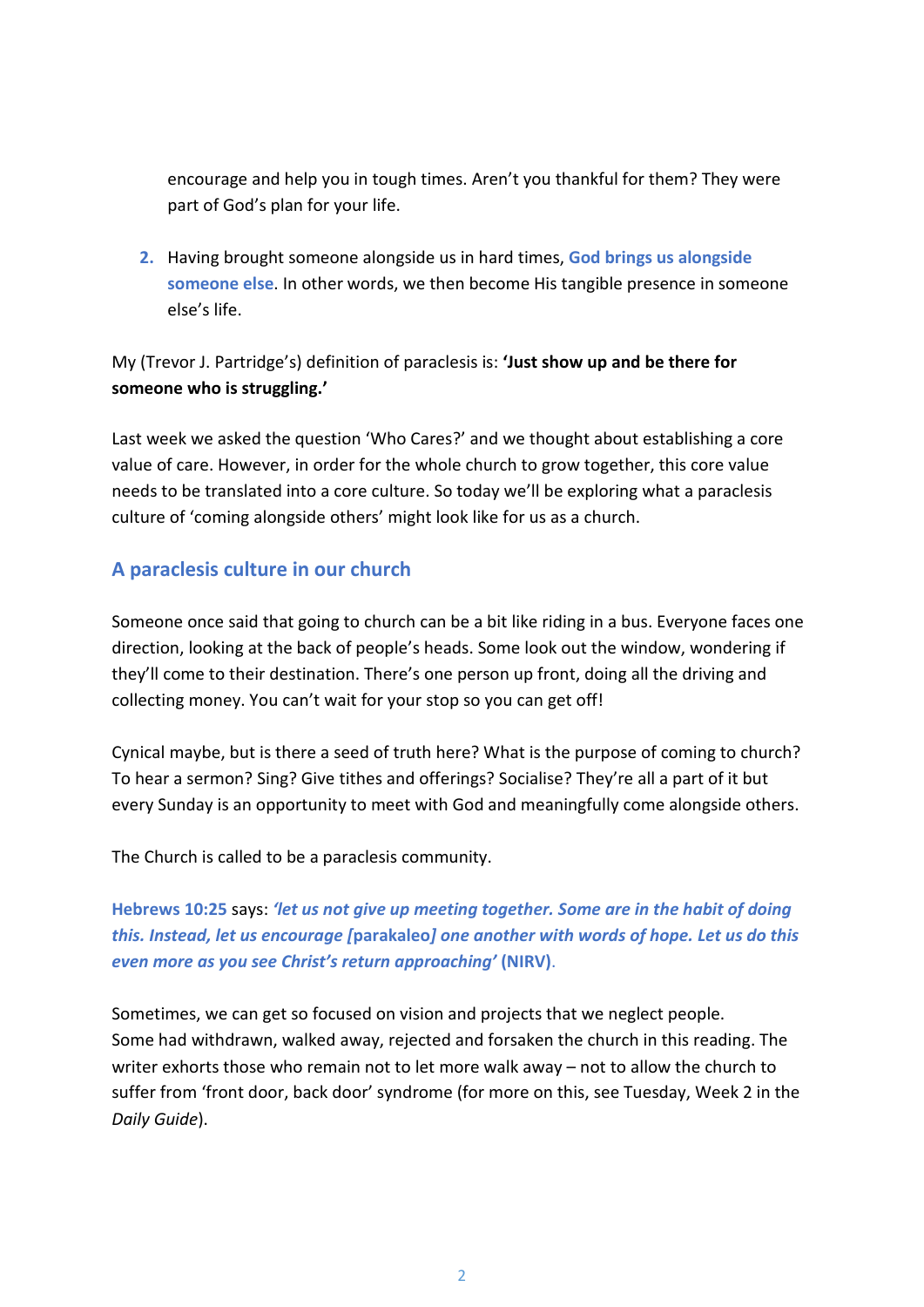The writer is saying, 'Don't stop gathering together, as is the habit of some, but continue to come together, not just to hold services but to come alongside to encourage, support and help [*parakaleo*] one another.' The Greek word here for 'habit' is '*ethos*' and means custom or culture. The writer is encouraging them to set and maintain a new kind of culture – a paraclesis culture.

**CULTURE: Creating an environment in which we intentionally and regularly come alongside others, with support and help.**

Culture doesn't happen by chance; it is created. So **how can we begin to grow this culture of care within our church?** 

#### **Create the opportunity to establish culture [Fill in** *Daily Guide***]**

*'When we have the opportunity to help anyone, we should do it. But we should give special attention to those who are in the family of believers'* **(Gal. 6:10, NCV).**

Every church and family creates its culture by design or default. Culture, in the agricultural sense, means the kind of nutrients and soil that enable something to grow and flourish. For instance, a rose doesn't grow well in sand; it needs a culture of loam and nutrients in which to grow, to enable its fragrance, colour and beauty to emerge. Thinking back to the bus analogy for church, this kind of established culture does not create opportunities for us to flourish in coming alongside others. Small groups, inviting people into our homes, midweek church groups … these can create opportunities for us to establish a culture of care. In the *Daily Guide*, there are some 'Tips for Journeying Together' for you to learn and practise. Why not intentionally approach someone after the service and invite them for Sunday lunch? Could you pick someone up for church, shopping or the school run? Could you carpool with work colleagues, or offer to take some work on for someone? (Etc.)

#### **Consider how we can come alongside [Fill in** *Daily Guide***]**

*'We must also consider how to encourage [***parakaleo***] each another to show love and to do good things'* **(Heb. 10:24, GW).**

Once we have created opportunities, we need to be intentional about using them. Even before coming to church or going to a small group, let's think about our intentions. Are we intending to sit in the same seat, talk only to the same people – in a 'get in and get out' kind of way? Or could we sit somewhere else, talk to someone new and open up and share meaningfully with another person? We all face weekly struggles. At the end of the service or meeting, why not turn to the person next to you and ask how their week has been? If appropriate, you could pray with each other.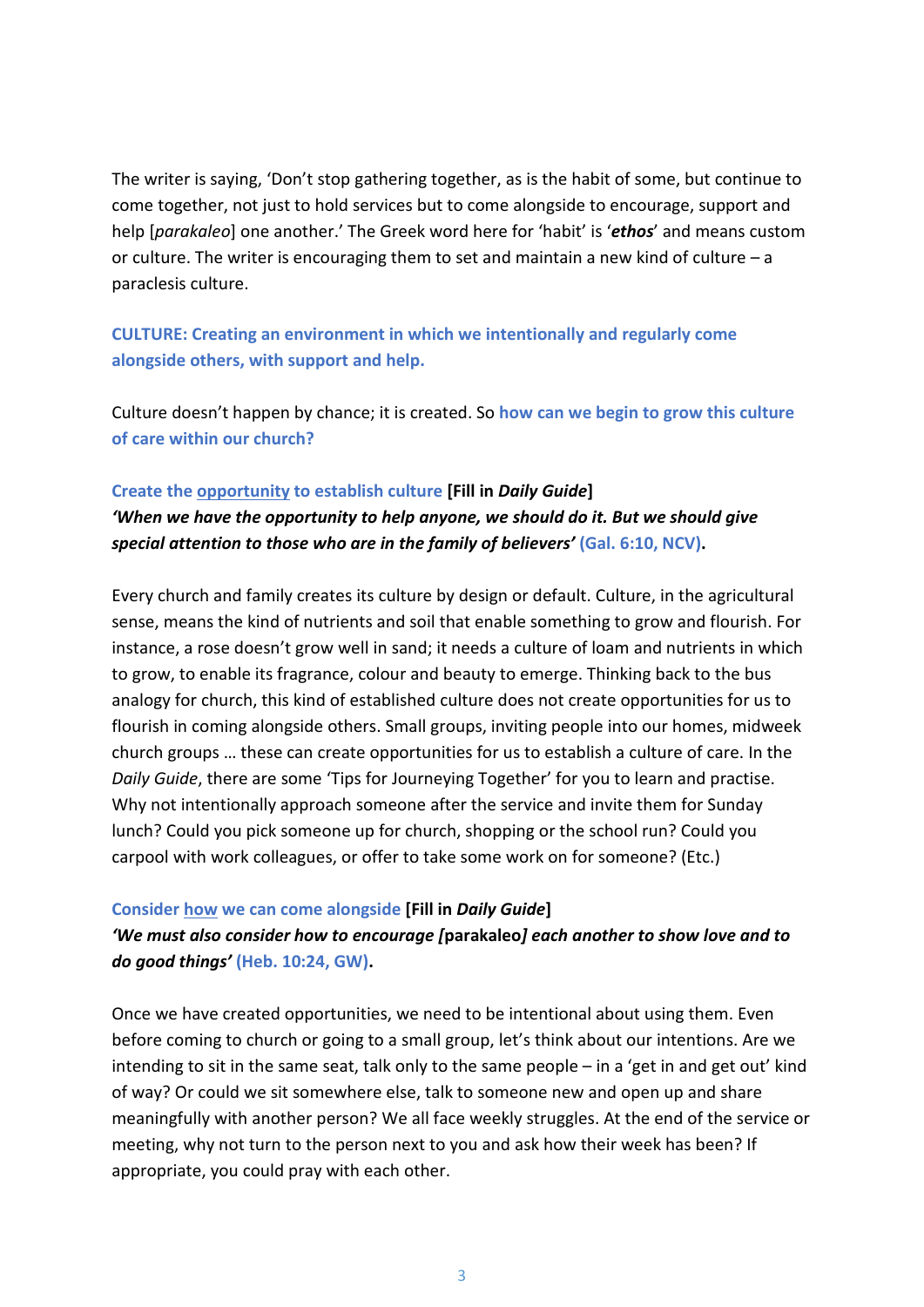# **Continue to come alongside [Fill in** *Daily Guide***]** *'we must continue [the habit] to encourage [***parakaleo***] each other'* **(Heb. 10:25, GW).**

Once we've made these new connections with people, let's continue to build on them. We can add these people to our prayer list, our messaging list or even our bake a cake list so that, during the week, the culture we share continues. Rather than only reaching out to people now and again, let's regularly encourage, affirm, value and support each other.

Following these three things will help us become a community where 'love comes alongside'. By coming alongside others, we can *'Bear one another's burdens, and so fulfil the law of Christ'* **(Gal. 6:2, ESV)**. God is in the business of coming alongside and He has called us to this business of coming alongside others (as our key verse for the series, **2 Cor. 1:4**, says).

There is an Aesop's fable called **'The Wind and the Sun'**. It goes something like this:

The sun and the wind were arguing about who was strongest, when they saw a travelling man. They decided that the one who could make him take off his cloak was, most certainly, the strongest. So the sun hid behind a cloud while the wind blew upon the man. But the more harshly he blew, the more closely the man pulled his cloak around himself. When the wind gave up, the sun came out. He came alongside the man with his warmth, heat and light. As he shone, the man took off his cloak and in the warm glow, he walked freely and openly.

This is a brilliant picture of what it means to come alongside others with love. In the warmth of acceptance, affirmation and encouragement, they can feel the love of God. This should be at the heart of our culture.

#### **Coming alongside means:**

• **Recognising that people do not have problems but needs [Fill in** *Daily Guide***]** Love doesn't see problems; it recognises needs and reaches out to them. It is people focused, rather than problem focused. We all have deep needs. For many years, psychologists have studied and identified that within every human is a need, or longing, for a sense of acceptance, value and belonging. People thrive in a culture that provides for these needs. God's plan is that, through Christ, we become part of His family: a family in which 'love comes alongside'.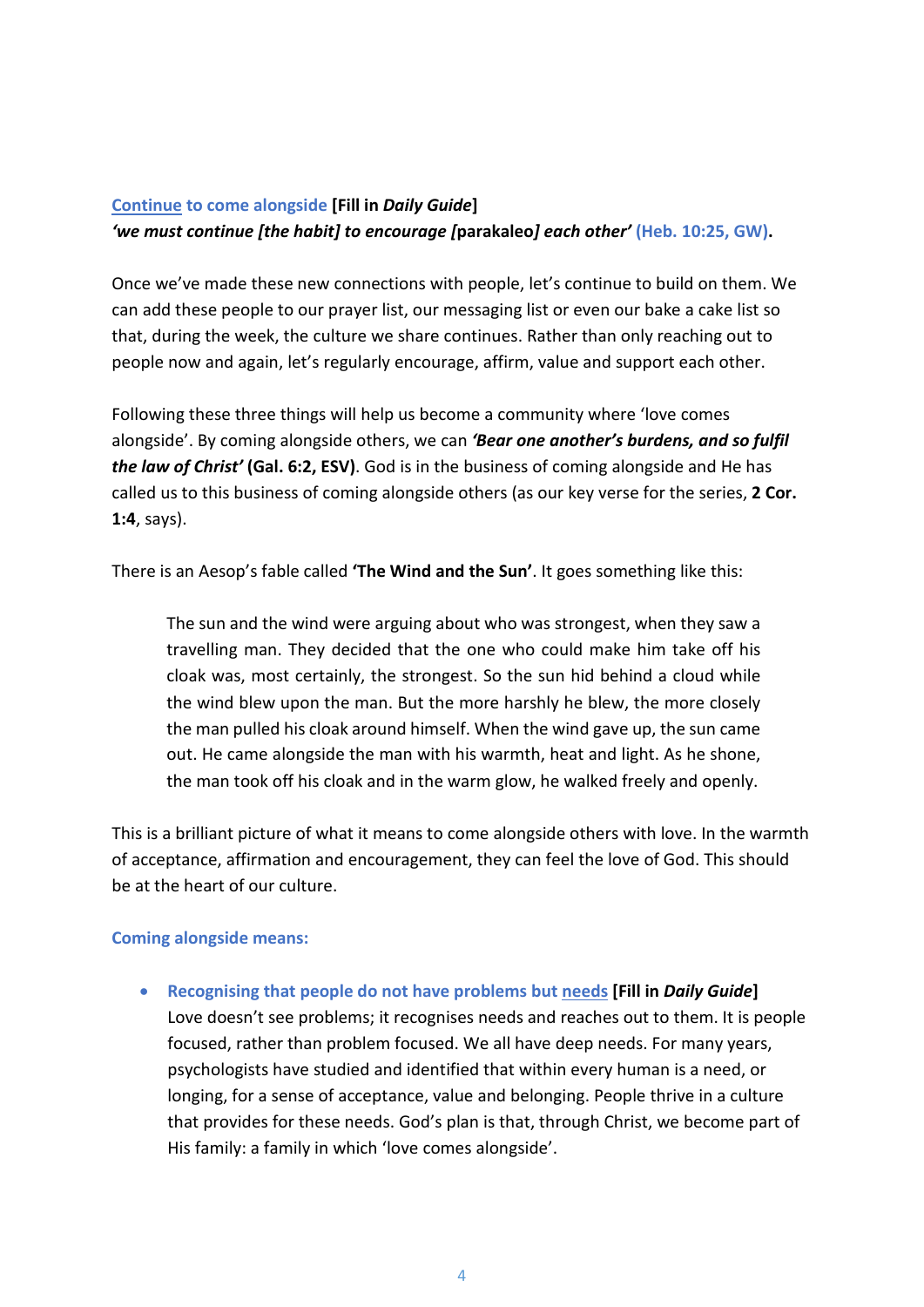#### • **Knowing how to receive and give love [Fill in** *Daily Guide***]**

Neurologist and psychiatrist, Dr Karl Stern, discovered two fundamental human needs and he believed that, if these two needs are met, many psychological problems and emotional disturbances could be resolved. These two needs are: the need to receive love and the need to give love. When we receive love, we receive acceptance, affirmation and value, and then we find purpose in loving as we have been loved. Isn't that what **2 Corinthians 1:4** says?

What happens when we worship? As we express our love for God, there is that reciprocal receiving of God's love upon us. Why do we take bread and wine? To celebrate sacrifice, yes, but also to celebrate and receive the love of God in Jesus.

#### • **Loving as we have been loved by God [Fill in** *Daily Guide***]**

God's love comes first: *'We love because he first loved us'* **(1 John 4:19, NIV)**. God does not love us because of what we do but simply because He's chosen to set His love upon us. If we went to sleep for a year and did absolutely nothing, God would love us just the same when we woke up. We may worry about not loving God enough but we have it backwards – we won't know how to love God or others until we understand how much He loves us! And when we know how much He loves us, our love responds to Him and flows to others He brings us alongside.

**John 13:34** says *'Let me give you a new command, love one another in the same way I have loved you'* **(NIV)**. The more we realise how much God loves us, the easier it is to love people, especially when they aren't being very lovable. To love as we have been loved is to value others as we are valued, to accept others as we have been accepted, to affirm others as we have been affirmed, to forgive others as we have been forgiven.

#### • **An expression of authentic community [Fill in** *Daily Guide***]**

After commanding the disciples to love one another, Jesus said, **'***This is how everyone will recognize that you are my disciples—when they see the love you have for each other'* **(John 13:35,** *The Message***)**. This 'discipleship test' is not based on our vision or how many noble projects, seminars, conferences, festivals or activities we're involved in. Our love for each other is the litmus paper test. Jesus was saying, 'Don't look at what they're doing or saying; look at the culture, look at who they are when they're together to see if they are genuine and authentic.'

Love should be at the centre of our culture. People coming into our church need to see 'love coming alongside'. Many who walk away from church feel they do not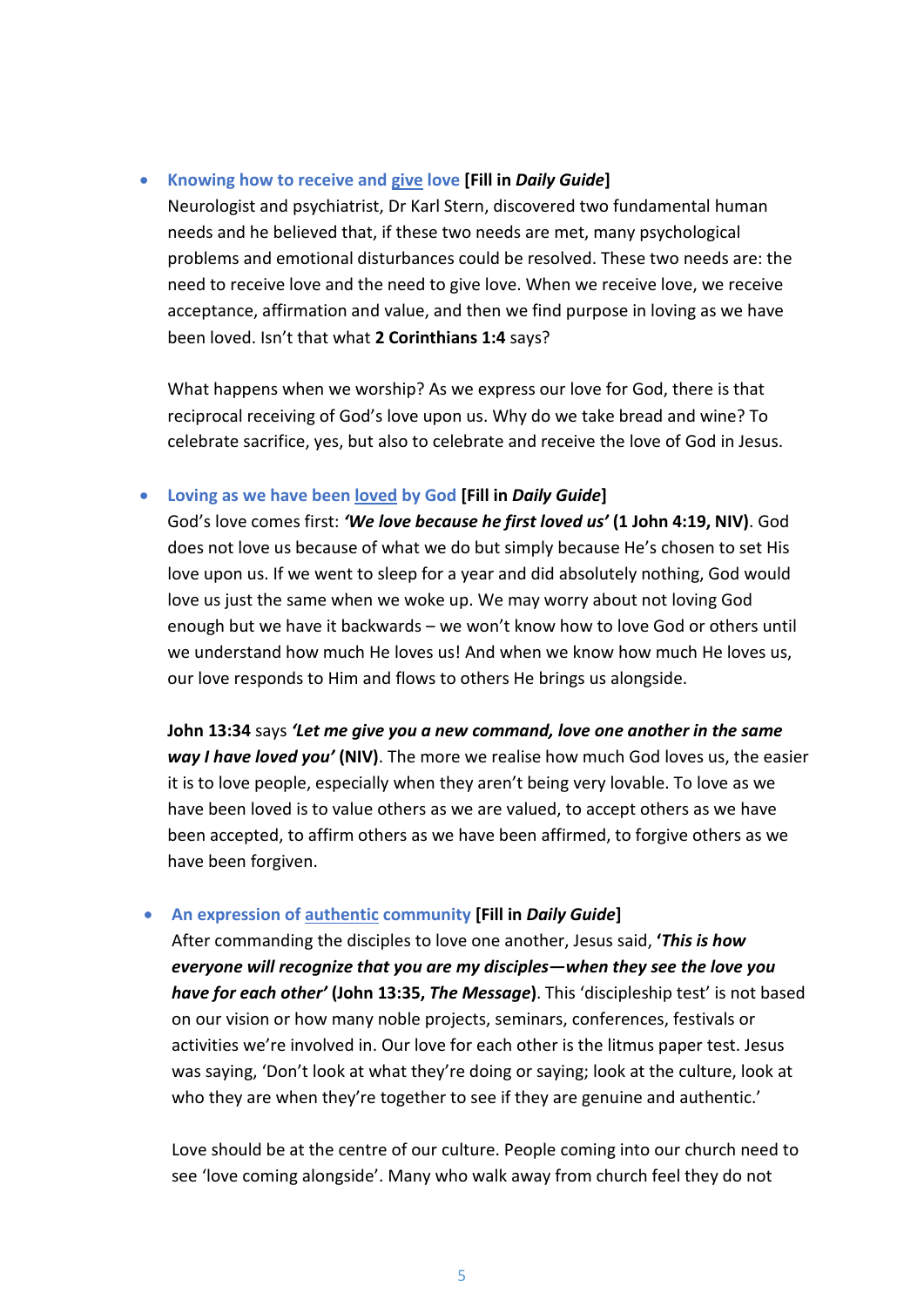belong or are not accepted for who they are. There is a difference between attending and belonging. The gospel of Jesus Christ is not only about salvation from sin, but about meeting the deep longings and needs of the human heart. Through the cross, we are brought into God's family. These needs can only be fully met through Christ in the context of Christian community.

**Hebrews 6:11** says, *'we are anxious that you keep right on loving others as long as life lasts'* **(TLB)**.

# **The heart of a paraclesis culture**

Let's now have a look at today's story, which is found in **Mark 6:31–44 [you might like to read it out, here]**.

This story is significant. It is the only miracle that is recorded in all four Gospels. And it shows us how the disciples had an opportunity to come alongside others to care but, on this occasion, they got it wrong!

It had been a busy day. Jesus was journeying with His disciples across Galilee. They were together 'doing church' with Jesus on the hillside, when suddenly they were gate-crashed by a large crowd. Their cosy little church club was disturbed and hijacked before it started.

Such had been the impact of Jesus' ministry that the crowd that followed Him around the lake was 5,000 men, besides women and children (so you could guess that it might have been at least 15,000!). Wouldn't you be pleased if that many people showed up for church on Sunday morning? But these disciples were not. They hadn't yet learned the culture of care. **The disciples suffered from …**

#### **Compassion deficit disorder [Fill in** *Daily Guide***]**

Compassion feels something and does something. *'If you see some brother or sister in need and have the means to do something about it but turn a cold shoulder and do nothing, what happens to God's love? It disappears. And you made it disappear'* **(1 John 3:17,** *The Message***).**

But the disciples felt nothing, and so did nothing. They asked Jesus to *'Send them away'* **(v36)**.

In contrast to this lack of compassion, Jesus had …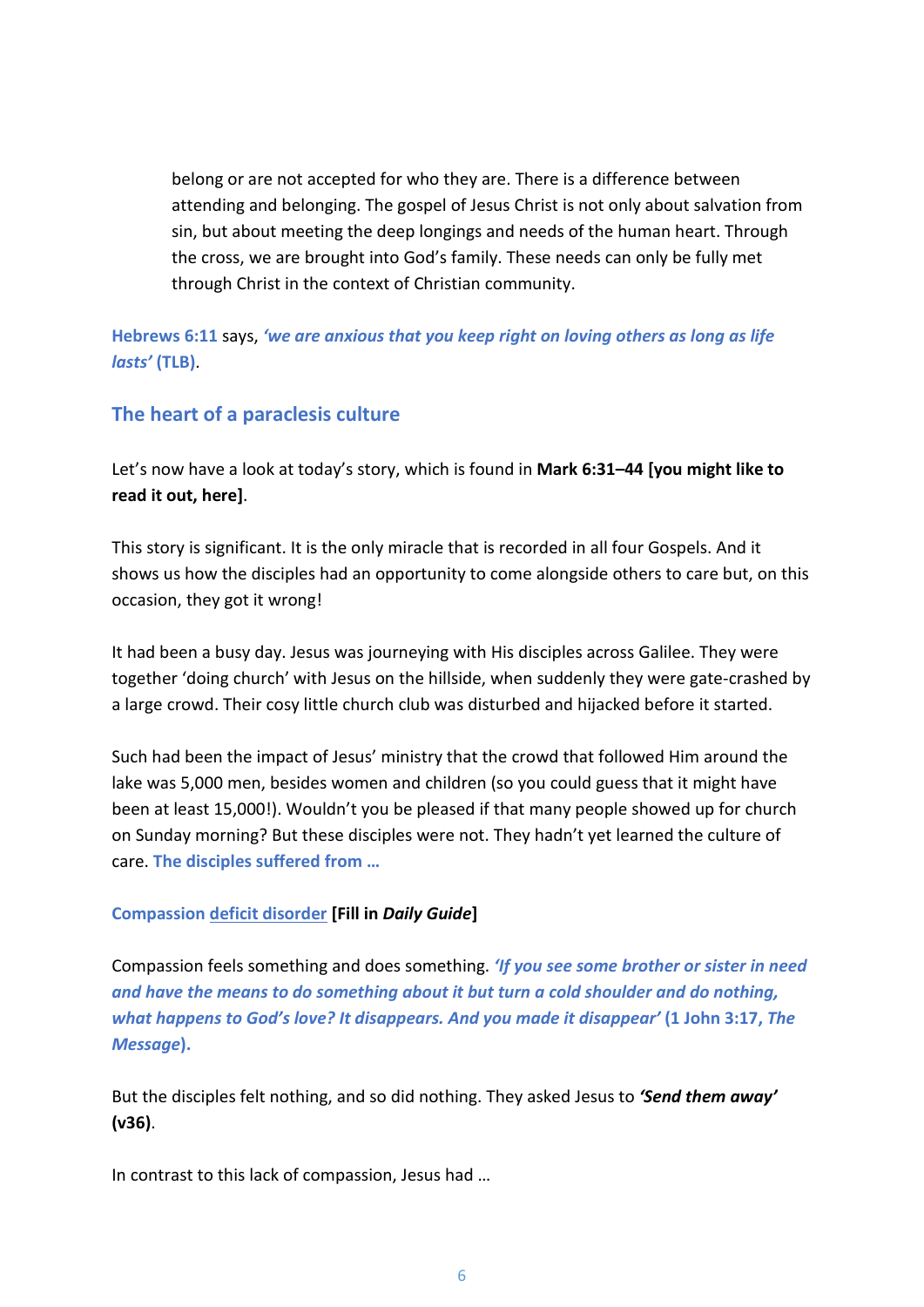#### **A caring and compassionate ethos**

Just look at Jesus' response to the crowd: *'Jesus, when He came out, saw a great multitude and was moved with compassion for them, because they were like sheep not having a shepherd'* (**Mark 6:34).**

When Jesus saw the crowd, He didn't see hungry or problem people, but 'sheep without a shepherd'. He saw that they felt they has no sense of belonging … little self-value or worth … were cut loose … wandering aimlessly with no purpose.

So what does He do?

- **He accepts them [Fill in** *Daily Guide***]**  as they are. Acceptance is at the core of belonging. Love says you belong as you are, with all your needs. A caring culture provides a safe, accepting, non-rejecting atmosphere.
- **He validates them [Fill in** *Daily Guide***]**  The disciples rejected this crowd; they disapproved of them being there. Jesus acted in a way that told the crowd they were worth His time and care. Valuing people is one the most compassionate things we can do.
- **He reaches out to them [Fill in** *Daily Guide***]**  The disciples were dismissive, seeing them as too much of a burden, but Jesus invited them in, needs and all.

#### **COMPASSION: Moved inwardly to get involved, care and come alongside.**

The word 'compassion' has roots in Greek, originating from pain of the kidneys or bowels. It is a vivid word, meaning to be gripped in the pit of your stomach: as we say, 'that gut feeling'. If a friend's loved one is sick, you genuinely show pity and sympathy. But when your own loved one is sick, you'd willingly change places with them if you could. You're desperate to be alongside, to ease their pain and discomfort.

# Compassion moves us inwardly. **2 Corinthians 5:14** says, *'Christ's love has moved me to such extremes. His love has the first and last word in everything we do'* **(***The Message***)**.

Whenever you read about Jesus journeying in the Gospels, you will see that He was **moved**  with compassion. He came alongside and engaged with people – and miracles happened. Whether it was the widow of Nain whose son was raised to life, the blind men in Jericho, a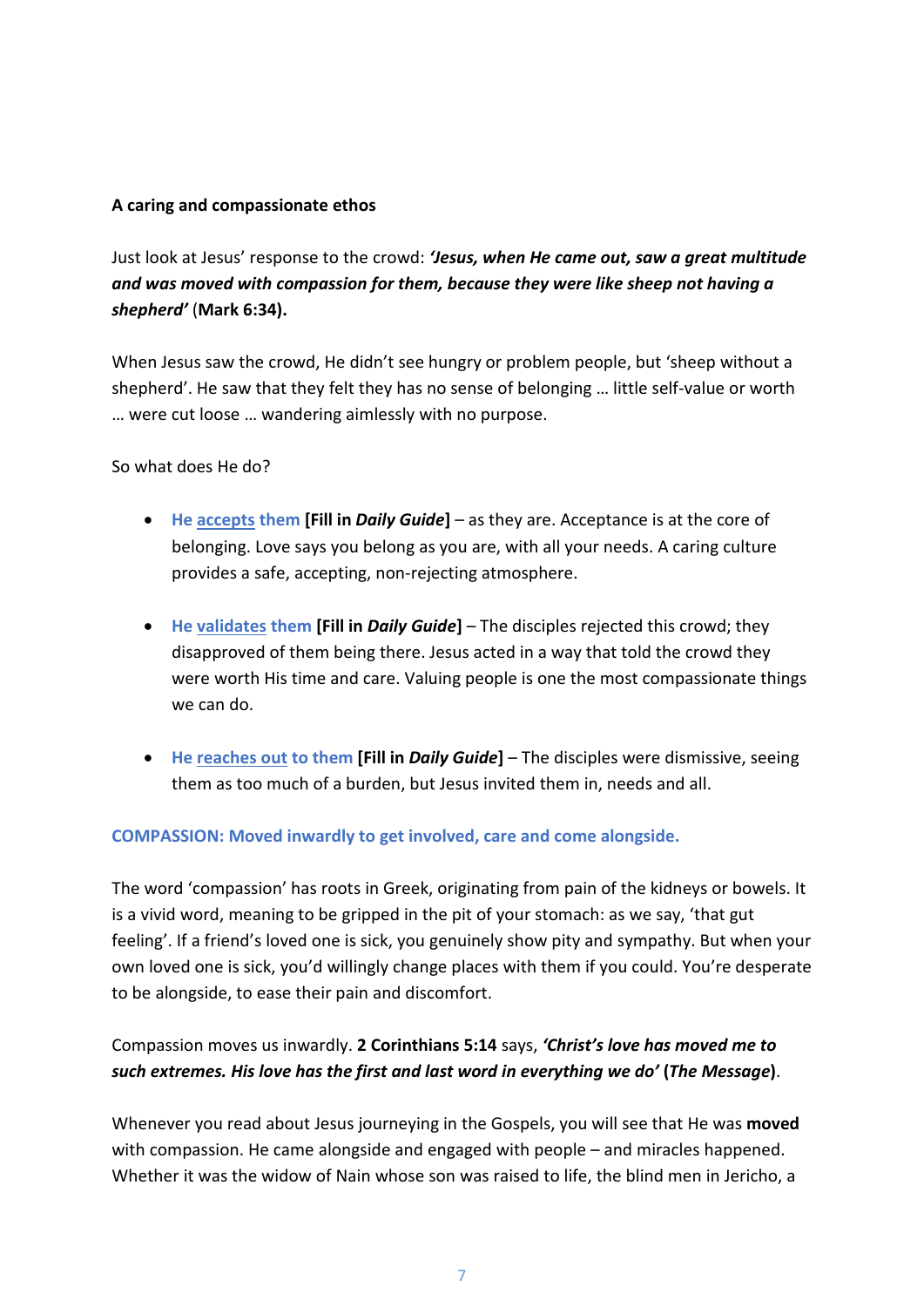leper in Galilee or Lazarus at Bethany, on these occasions the Bible does not say that He *had*  compassion but that He was *moved* with compassion.

Compassion brought about the miracle provision of the loaves and fishes. Compassion is the watermark of the miraculous: where compassion is, miracles happen.

Now, Jesus doesn't let these disciples off the hook. He requires their involvement. He wants them to come alongside. **Mark 6:34–44** shows us that compassion:

- **Moves towards others** Compassion engages with needs. Jesus tells His disciples to take care of the people – feed them. In **1 John 3:17–18,** Jesus says, *'If we have all we need and see one of our own people in need, we must have pity on that person, or else we cannot say we love God. Children, you show love for others by truly helping them, and not merely by talking about it'* **(CEV)**.
- **Accepts responsibility for others** Jesus refuses to send these needy people away. When we see a need, we can choose to 'pass the buck' or accept responsibility. And responsibility requires involvement.
- **Gives no excuses** The disciples had excuses and we might have had them too if we were in their situation! Physically they had inadequate resources – so little to feed so many. But Jesus says 'I am the resource'.
- **Places what we have in Jesus' hands** Jesus asks the disciples to tell Him what they had. Often, we are quick to talk about what we don't have, about what we can't do, but Jesus asks us: 'What do you have? Give it to me.'
- **Draws on Christ's resources** The disciples bring the food to Jesus. See what happens: common bread in the miracle hands of Jesus becomes miracle bread. Now miracle bread is placed back in common hands, so they can come alongside the needy multitude. **'***He comes alongside us when we go through hard times'* and deposits things in our lives and in our hands, then He *'brings us alongside someone else who is going through hard times so that we can be there for that person just as God was there for us'.*
- **Reaches out to the point of felt need** *'they all ate and were filled'* **(Mark 6:42)**. You may not realise this but Jesus never feeds the 5,000. He comes alongside the disciples and places bread and fish back in their hands. They then sit the people